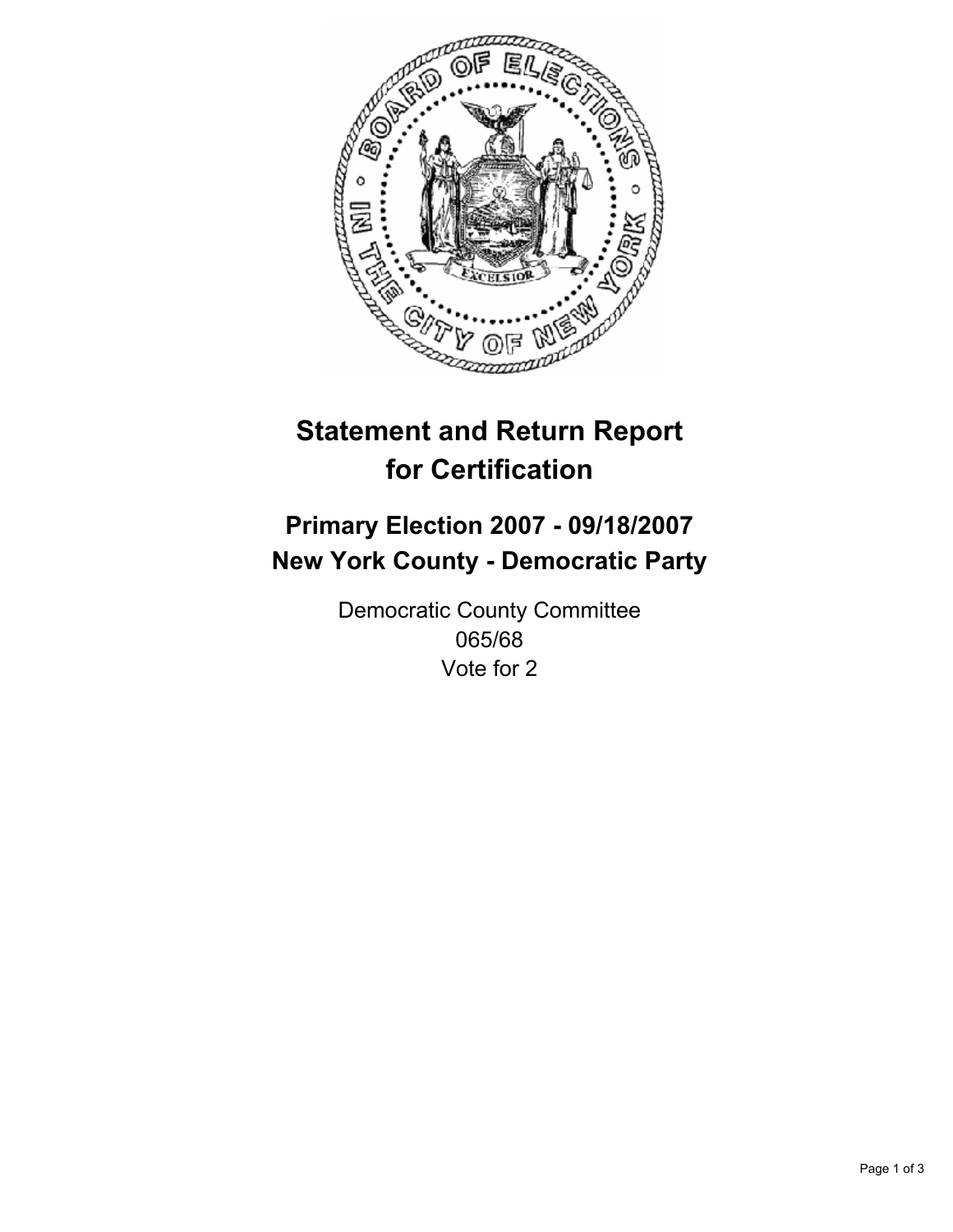

### **Assembly District 68**

| <b>EMERGENCY</b>      |    |
|-----------------------|----|
| ABSENTEE/MILITARY     |    |
| AFFIDAVIT             | ົ  |
| <b>ISHMAEL CLEARE</b> | 10 |
| <b>KEITH LILLY</b>    | 16 |
| AIDA PEREZ            | 23 |
| <b>EULOGIO RIVERA</b> |    |
| <b>Total Votes</b>    | 54 |